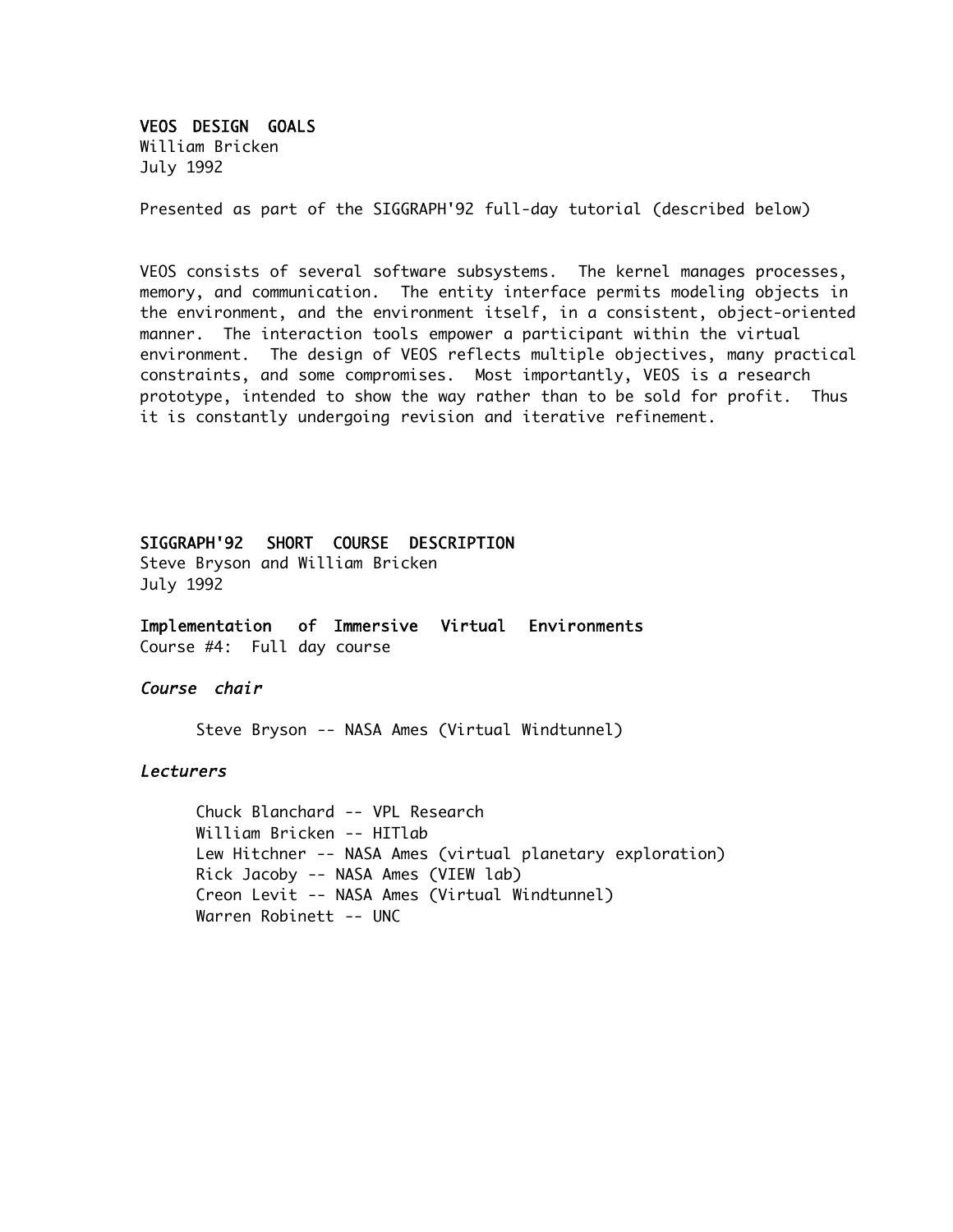# Description

This course will describe the implementation of fully immersive virtual environments. The integration of hardware, software, and program design resulting in creating the illusion of virtual worlds will be covered. Developers who have designed the most famous and successful virtual worlds (that's us!) will discuss their work on a detailed level.

## Objectives

After taking this course, the attendee will have a greater understanding of how to develop a fully immersive interactive virtual environment. Solutions to difficulties in the integration of hardware and software into a responsive, high performance system will be covered. Through several examples, various options in the development of virtual worlds will be learned. The attendee will know how to select the hardware for a particular virtual environment, outline the appropriate software structure, and implement that structure in a way which will give the greatest possible performance.

# Difficulty

This course will require a moderate maturity in graphics programming and some awareness of interfacing serial devices to computers. Concepts such as transformation matrices, use of graphic libraries and basic Cartesian coordinates will be assumed. No knowledge of virtual environments will be required.

## Who should attend

This course is intended for those who wish to know how to design and implement working high-performance immersive interactive virtual environments.

## Course level

intermediate